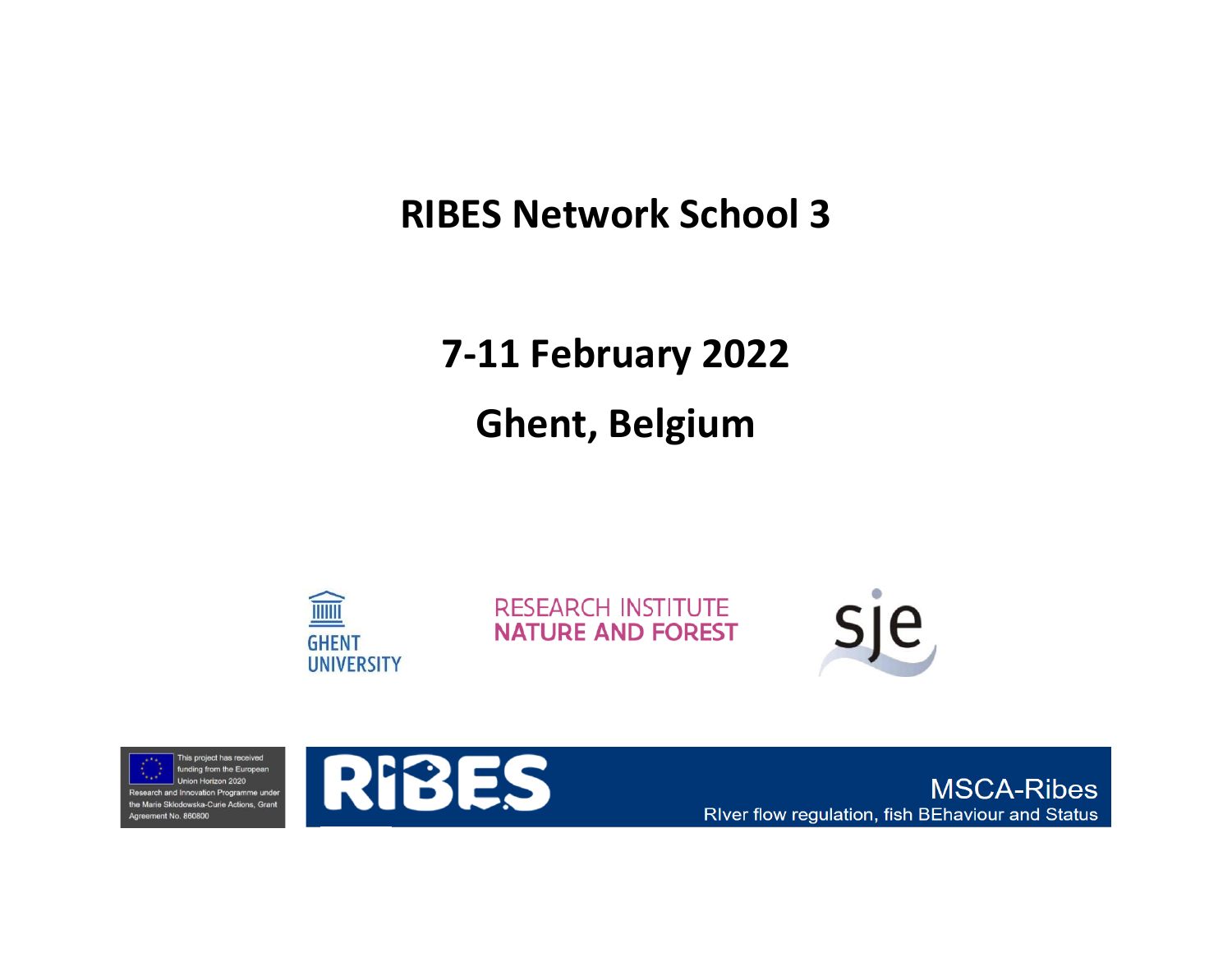| <b>Date</b>                                                                      | 7 February                                                                                                                                      | 8 February                                                                                                                                                                              | 9 February                                                                                                                                                                | 10 February                                                                                                                                                   | 11 February                                                                     |
|----------------------------------------------------------------------------------|-------------------------------------------------------------------------------------------------------------------------------------------------|-----------------------------------------------------------------------------------------------------------------------------------------------------------------------------------------|---------------------------------------------------------------------------------------------------------------------------------------------------------------------------|---------------------------------------------------------------------------------------------------------------------------------------------------------------|---------------------------------------------------------------------------------|
| <b>MORNING</b><br>9h30-12h30<br>(10 minutes<br>breaks at<br>10h20 and<br>11h20)  | 9h30-10h<br><b>Welcome (Claudio</b><br><b>Comoglio &amp; Peter</b><br>Goethals)<br>10h00-12h30<br>Fish data collection<br>methods (Ine Pauwels) | 9h30-12h30<br>From data to models<br>and decisions: an<br>overview of options,<br>selection criteria and<br>practices (Peter<br>Goethals, Stijn<br><b>Bruneel, Marie Anne</b><br>Forio) | 9h30-11h30:<br>Statistical testing and<br>modelling (Stijn<br>Bruneel)<br>11h30-12h30:<br>Fish data collection<br>methods: recent<br>developments<br>(Pieterjan Verhelst) | 9h30-12h30<br>Knowledge based<br>habitat modelling<br>methods based on<br>fuzzy logic:<br>background, technical<br>and hands on parts<br>(Matthias Schneider) | 9h30-12h00<br><b>General RIBES</b><br><b>Meeting</b><br>(Claudio Comoglio)      |
| <b>AFTERNOON</b><br>13h30-17h<br>(10 minutes<br>breaks at<br>14h20 and<br>15h30) | 13h30-14h20<br><b>Workshop 1</b><br>How to plan a PhD?<br>(Eva Bergman)                                                                         | 13h30-14h20<br><b>Workshop 2</b><br>Writing<br>session/discussion:<br>getting the PhD in<br>shape (Peter<br>Goethals, Marie Anne<br>Forio)                                              | 13h30-14h20<br><b>Workshop 3</b><br>Paper writing<br>session/discussion:<br>Paper objectives, types<br>and structure (Peter<br>Goethals, Marie Anne<br>Forio)             | 13h30-14h20<br><b>Workshop 4</b><br>Paper writing: specific<br>recommendations, eg<br>story telling,  (Peter<br>Goethals, Paul Kemp)                          | 13h30<br><b>Supervisory Board</b><br>meeting<br>(Claudio Comoglio)              |
|                                                                                  | 14h30-15h50<br>ESR 1, 2, 3<br>presentations<br>16h-16h50<br><b>ESR 4, 5</b><br>presentations                                                    | 14h30-15h50<br>ESR 6, 7, 8<br>presentations<br>16h-16h50<br><b>ESR 9, 10</b><br>presentations                                                                                           | 14h30-15h50<br>ESR 11, 12, 13<br>presentations<br>16h-16h50<br><b>ESR 14, 15</b><br>presentations                                                                         | 14h30-17h<br><b>Workshop 5</b><br>Fish habitat modeling:<br>past successes,<br>present challenges, and<br>future solutions (Henry<br>Hansen)                  | 15h00<br><b>Fellow Board</b><br><b>Debriefing Meeting</b><br>(Claudio Comoglio) |
| <b>EVENING</b>                                                                   | <b>17h00</b><br><b>Committee Meetings</b><br>19:00-20:30<br><b>Social activity based</b><br>on Gather Town<br>(Jelger Elings)                   | 17h00-18h00<br><b>Keynote 'Advances</b><br>in movement<br>monitoring<br>technologies' (Ran<br>Nathan)                                                                                   | 17:00-17h50<br><b>ESR Social Activity</b><br>related to student well-<br>being (Velizara<br>Stoilova)                                                                     |                                                                                                                                                               |                                                                                 |

#### **RIBES Networks school 3 schedule. Times are in CET**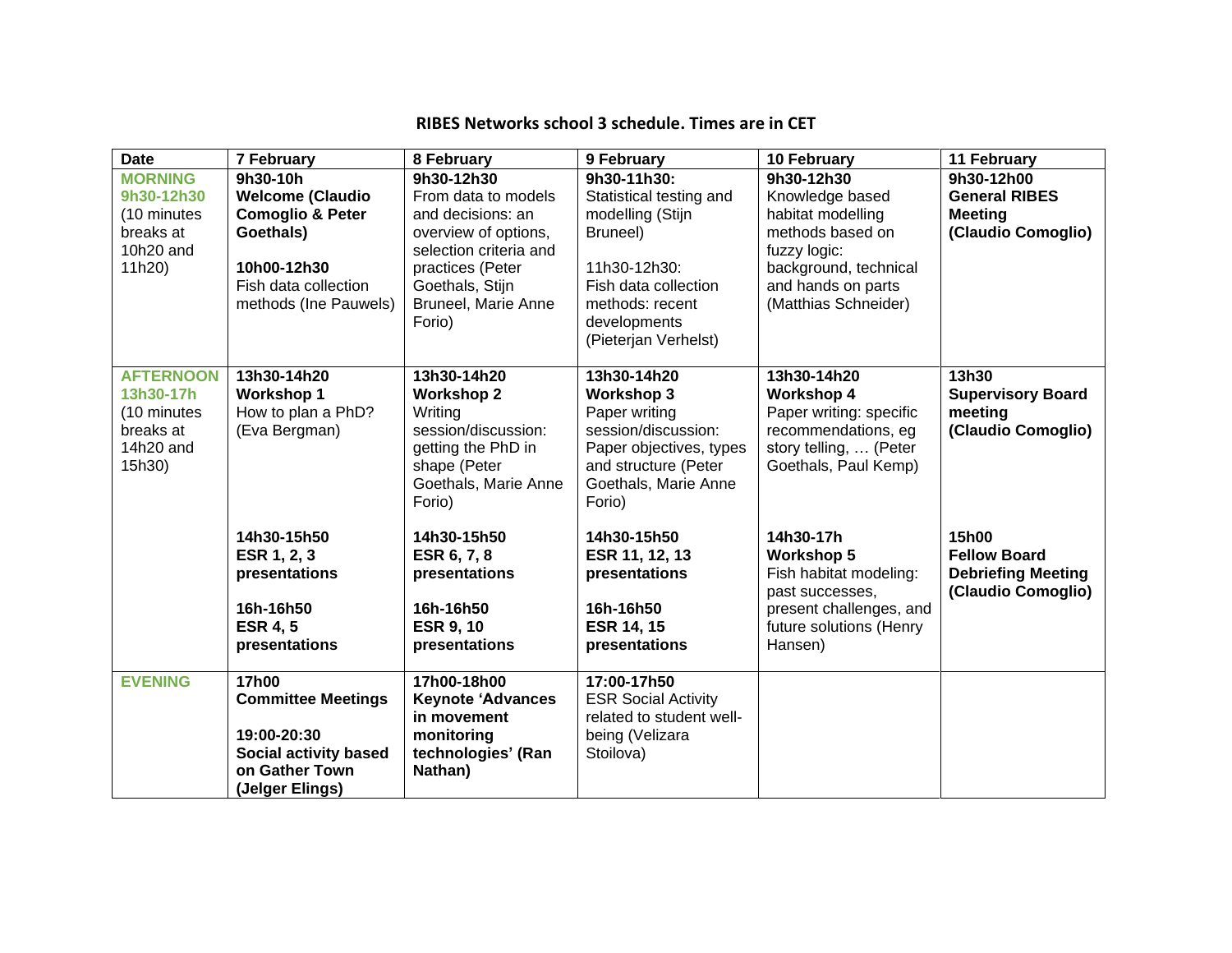Dear all,

We are pleased to share you an update of the RIBES Networks School 3. he Network school will be organized over Zoom and accessible through this link:<https://zoom.us/j/96423377040?pwd=TDdobEtmV2VzYkFwMGZqZytLSGllUT09>

The network school (including preparations and readings) corresponds to 4 ECTS. In this context, there is a set of readers foreseen in relation to the classes, that we have classified in recommended readers and optional readers. The latter can serve as additional information in case you like to dig deeper in the specific topics.

Regarding the timing of the ESR presentations, in case the timing is not fitting you, please foresee a switching with another ESR and inform [peter.goethals@ugent.be](mailto:peter.goethals@ugent.be) about this.

For Workshops 2, 3 and 4, there will be an introduction and basics foreseen, but we will also include about 20-30 minutes for discussion. In this context, you can send topics of your interest till 5 February 2022 to [peter.goethals@ugent.be](mailto:peter.goethals@ugent.be)

For Workshop 5 (voluntary for ESR's): Fish habitat modeling workshop: past successes, present challenges, and future solutions. Fish habitat models can be critical tools to help inform river management, guide restoration efforts, and support instream assessment. But like any tool, there are tradeoffs associated to the model one chooses, cases where they are most applicable, and many different models to consider. Such challenges are sometimes hard to overcome without expert guidance. To that end, this **optional workshop** is intended for ESRs, interested RIBES experts, and invited guests to discuss past implementations of fish habitat models, the best practices to using such models, and to initiate dialogue on the future direction of fish habitat models. The first part of the workshop will focus on discussing the papers and questionnaire while the second part will be spent doing an interactive activity. **Prior to the workshop, attendees are strongly encouraged to read the following papers and answer the questionnaire: [link to papers.](https://eur03.safelinks.protection.outlook.com/?url=https%3A%2F%2Fkau.box.com%2Fs%2F4pu8yqc0qx3bznchhaj8rypljvfqinh1&data=04%7C01%7CPeter.Goethals%40ugent.be%7C0df6fe3efdd743f57b6b08d9d9c470b2%7Cd7811cdeecef496c8f91a1786241b99c%7C1%7C0%7C637780259992586579%7CUnknown%7CTWFpbGZsb3d8eyJWIjoiMC4wLjAwMDAiLCJQIjoiV2luMzIiLCJBTiI6Ik1haWwiLCJXVCI6Mn0%3D%7C3000&sdata=jJ2IAAry3xaWrBAuZMiJOe1HdTnlrldDLKpeOnlZ1gM%3D&reserved=0)**

Social activity on Monday evening: you are all invited to join the social activity on Monday evening. This replaces the typical dinner that would have been organized in case of a physical meeting. The social event will take place on GatherTown. A virtual environment where you can walk around, chat with others, and play games. Logging in can be done [here.](https://gather.town/events/Qyd7KhAzfm8sULC9l0Gs)

The Network School will be recorded, and recordings made available to the RIBES associates after the end of the week.

Best regards,

Peter Goethals, Stijn Bruneel, Marie Anne Forio, Jelger Elings, Rachel Mawer, Ine Pauwels, Pieterjan Verhelst, Johan Coeck, Matthias Schneider and Ianina Kopecki